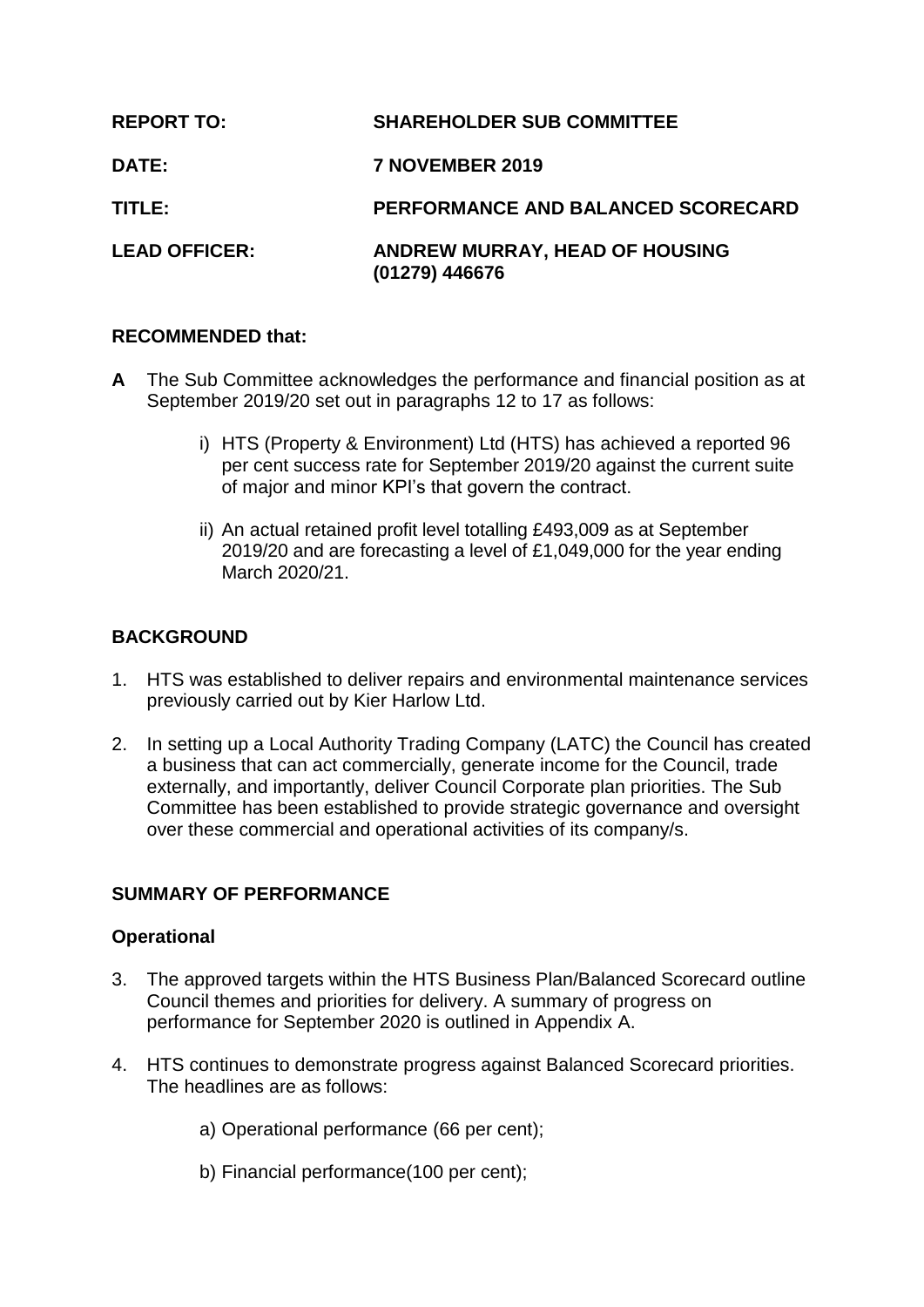- c) Business growth (100 per cent); and
- d) Culture (100 per cent).
- 5. HTS continue to strive and deliver tangible social impact outcomes whilst realising efficiencies, demonstrating best value as part of their ongoing business planning/improvement activities. Areas for scrutiny, however, include the sickness rate which is below the target at 4.12 per cent, as well as the health and safety Accident Incident Rate (AIR) rating which has dropped below the Health and Safety Executive requirements.
- 6. Monthly detailed performance reporting which includes major, minor measurement performance indicators, complaints and member enquiries, together with case work are reviewed in detail at the Housing/Environment Portfolio Holder meetings. Detailed performance reports are available if required. Notable highlights reported include:
	- a) Average time (in hours) to remove fly tips Excellent performance at 1.36 hours per job to clear dumped rubbish**.**
	- b) LGSR Gas Servicing 100 per cent compliance since contract inception.
	- c) Graffiti/Fly posting removal of racialist or obscene nature Excellent performance maintained at 100 per cent.
	- d) Routine cleaning of streets to grade A standard (Wave) Litter KBT (NI 195) – Continuation of excellent performance in compliance with standards required.
	- e) Tree works Excellent performance maintained at 100 per cent across all tree works KPIs.
	- f) Routine cleaning of streets to grade A standard (Wave) Litter KBT (NI 195) – Continuation of excellent performance in compliance with standards required.
- 7. Underperforming KPI's include urgent requests for work to complete within five working days from the report by tenant of a commercial property or other stakeholders, the emptying of full and overflowing litter and dual use bins within 3.5 hours of the report being received.
- 8. The Sub Committee should note health and safety progress during this period which include enhanced sub contactor management, commencement of trials for improved vibration equipment, GDPR action plan implementation, policy updates, enhanced drug and alcohol testing, nominated for an Environmental award. However, the following operational target areas have been identified:
	- a) OCRS score now on red due to MOT failure of HGV vehicle. Specific additional vehicle checks are now in place to ensure pre testing of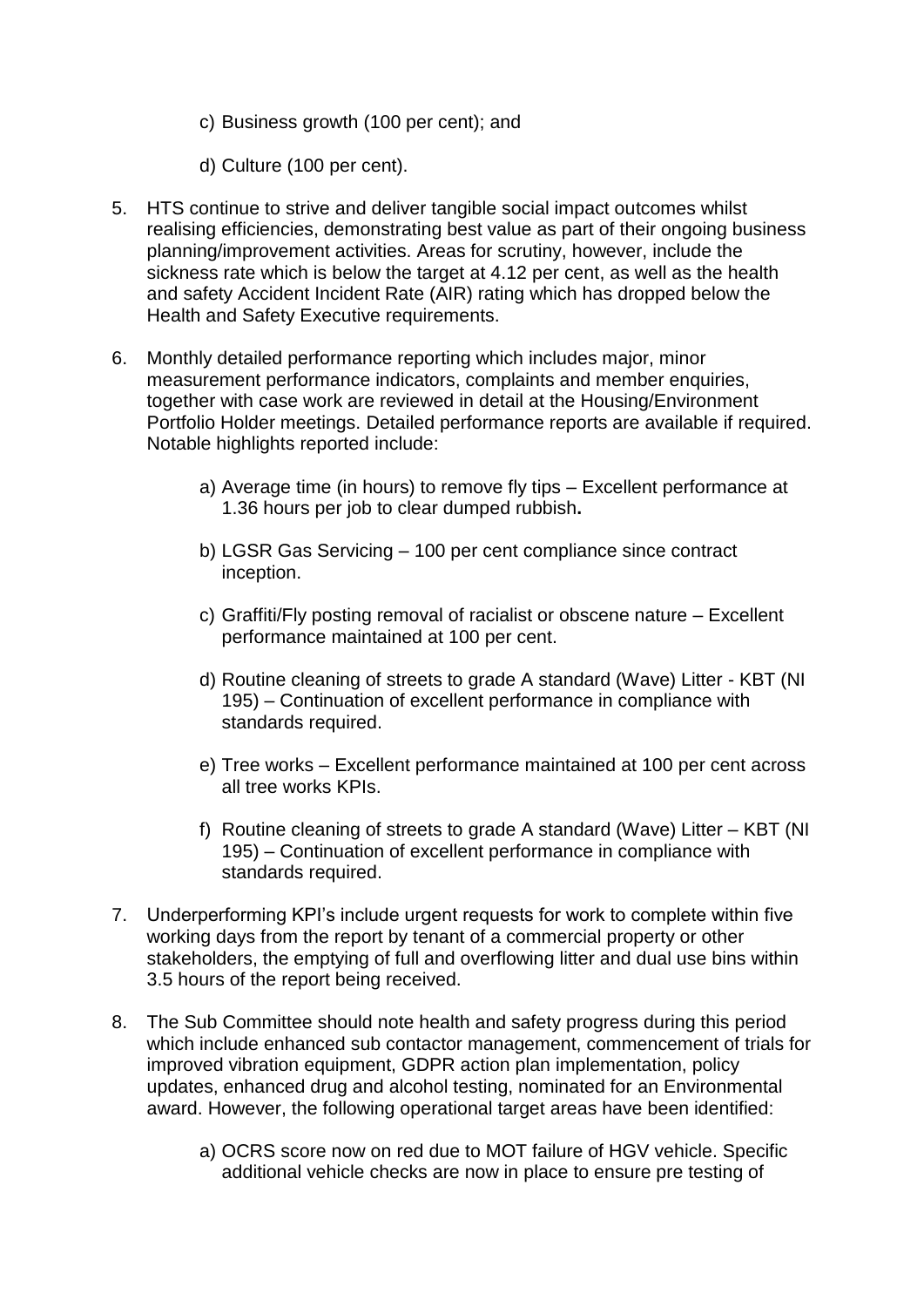vehicles prior to MOT. This along with procedural changes will ensure full compliance going forward

- b) Further Noise surveys required for the use of machinery within parks and transport sections
- c) Waste licence update required for to allow HTS to hold clinical waste
- d) SMART meters outstanding to be used meters further to be installed in Mead Park depot
- e) Use of Drone technology for to be considered for work at height inspections
- 9. HTS have reported no reportable incidents during this review period. It must also be noted there have been no data breaches for September 2019. However, some outstanding breach investigations are still be closed out, and a break in at Mead Park depot being investigated with a report being finalised.
- 10. In addition, HTS as part of their business plan activities, have successfully been granted new Business Cases relating to the following:
	- a) Harlow Science Park facilities, management and maintenance.
	- b) Civic Centre facilities management.
- 11. It is further proposed for the Council to develop a further business opportunity for HTS for the Science Park landscaping later in the year.

# **Financial**

12. The controllable budgets assigned to HTS are managed within an existing Annual Service Charge (ASC) payment, uplifted annually for inflation. The actual ASC to September 2019 was £9,117,000 and the forecasted ASC to March 2020 is £18,158,000. A summary for September 2019/20 is shown in the table below:

# **Table 1 – ASC Summary**

|                                 | Actual       | Forecast          |
|---------------------------------|--------------|-------------------|
|                                 | Year to Date | Year ending March |
|                                 | 2019         | 2020              |
| <b>Retained Profit</b>          | £493,000     | £1,064,000        |
| <b>Reserves</b>                 | £1,319,000   | £1,890,000        |
| Cash Flow (as per CF statement  | £2,235,000   | £2,750,000        |
| submitted)                      |              |                   |
| Harlow Council Loan outstanding | £565,000     | £448,000,         |

13. Current progress and financial forward forecasting for HTS is outlined in the updated Shareholders' Statement which is shown in Appendix B. The audited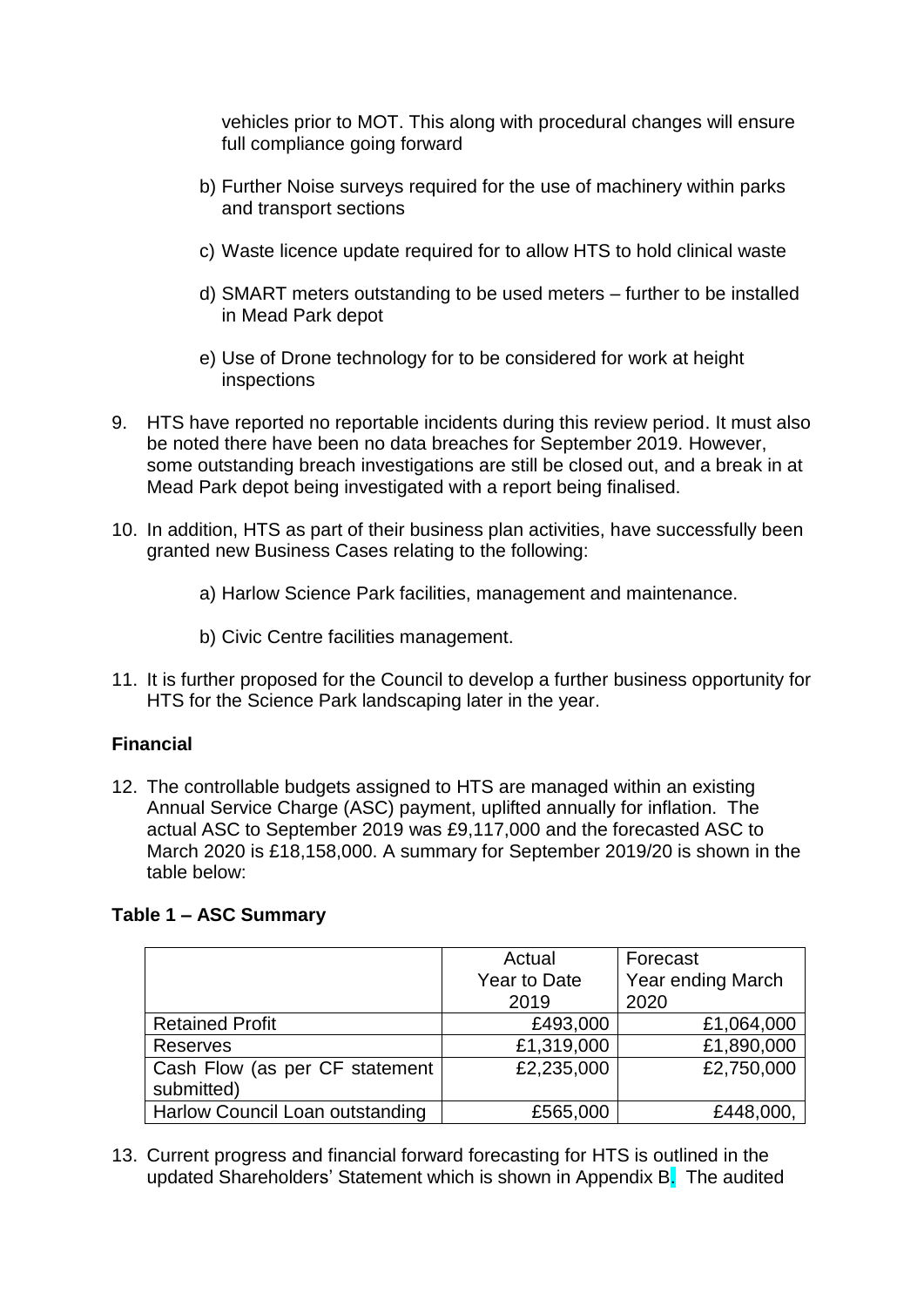Statutory Accounts for the year end 2018/19 are reported later in the Agenda as a referral from HTS Board.

- 14. In addition, the Services Agreement allows the Council to award Housing Capital Works to the value of £5.8 million on a year by year basis up to 2021/22. The value of the work packages for 2019/20 total £9,602,000 including carryovers from previous year. HTS are reporting a spend of £1,942,546, with a forecast delivery of the allocated programme of works value of £9,442,316. This figure includes fixed price items within the ASC of £1,014,000 and an allocated budget of £460,000 for Sumners Farm that is yet to be commissioned.
- 15. In September 2019, the Council has invited HTS to submit new Business Cases for potentially three new projects associated with the 'Council House Building' Programme These include The Readings, which involves the construction of three new properties, Sumners Farm. Tenders are currently being evaluated.
- 16. Activity for HTS Council appointed Directors are included as appendices C, D and E.
- 17. In 2018, and audit of HTS's strategic governance was completed and an audit opinion was provided of substantial assurance regarding strategic governance arrangements in place for the Council as shareholders of HTS. This report is attached as Appendix F to the report.

### **IMPLICATIONS**

**Environment and Planning (Includes Sustainability)** None specific. **Author: Andrew Bramidge, Head of Environment and Planning**

**Finance (Includes ICT, and Property and Facilities)** As contained within the report. **Author: Simon Freeman, Head of Finance and Deputy to the Chief Executive**

#### **Housing**

As outlined in the report **Author: Andrew Murray, Head of Housing**

**Community Wellbeing (Includes Equalities and Social Inclusion)** None specific, **Author: Jane Greer, Head of Community Wellbeing**

**Governance (Includes HR)** None specific. **Author: Simon Hill, Head of Governance**

### **Appendices**

Appendix A – Balanced Scorecard